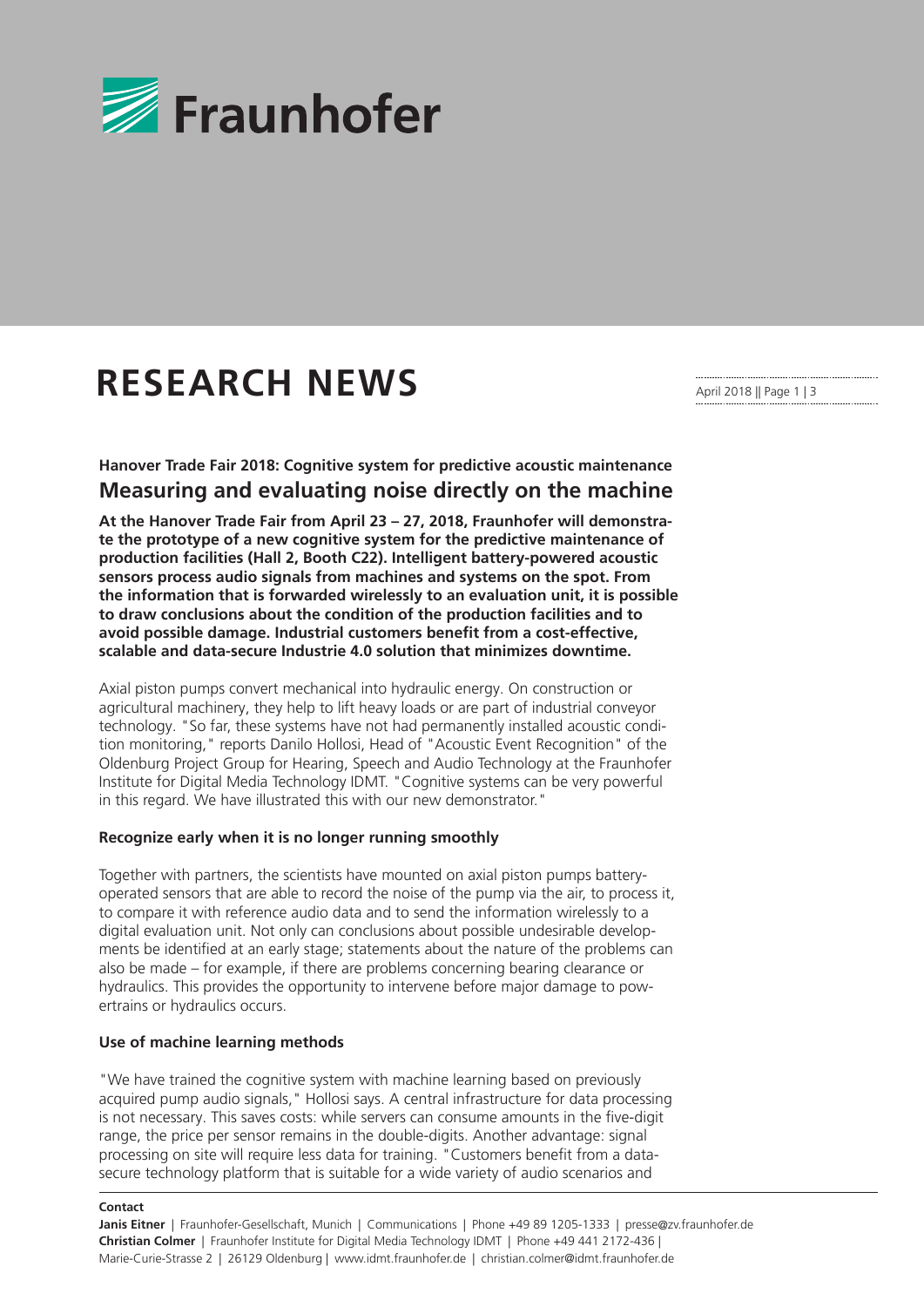

that can be easily retrofitted and scaled to any size. The networking of sensors via the Internet for remote maintenance is also possible," Hollosi adds, summarizing the advantages.

In this process, the Fraunhofer IDMT incorporates the expertise of its project group Hearing, Speech and Audio Technology in Oldenburg. "Our colleagues are experts in technologically recreating the capabilities of the human ear. They teach the systems to adhere to given parameters when evaluating audio data, to take into account environmental noise patterns and to exclude out background noise," says Hollosi.

# **Technology Readiness Level 8**

The technology is funded by the BMBF (German Federal Ministry of Education and Research) in the ACME 4.0 project. In the meantime, the partners have reached the 3rd project year and Technology Readiness Level 8. "Our prototype works," says Hollosi. In 2018, it will be field-tested. At the same time, the scientists are working with Infineon on predictive maintenance for chip production.

The demonstrator will be shown by the Fraunhofer IDMT at the Hanover Trade Fair: A loudspeaker will play the operating noise of the axial piston pump. Wireless sensor nodes can be configured via a tablet. The feedback on the detected acoustic event is then displayed on the tablet.

#### **Technology Readiness Level TRL**

With the help of the Technology Readiness Level (TRL), the state of development of technology can be evaluated systematically. The rating scale ranges from TRL 1 – observation and description of the functional principle – up to TLR 9 – the successful use of a qualified system.

**RESEARCH NEWS**  April 2018 || Page 2 | 3